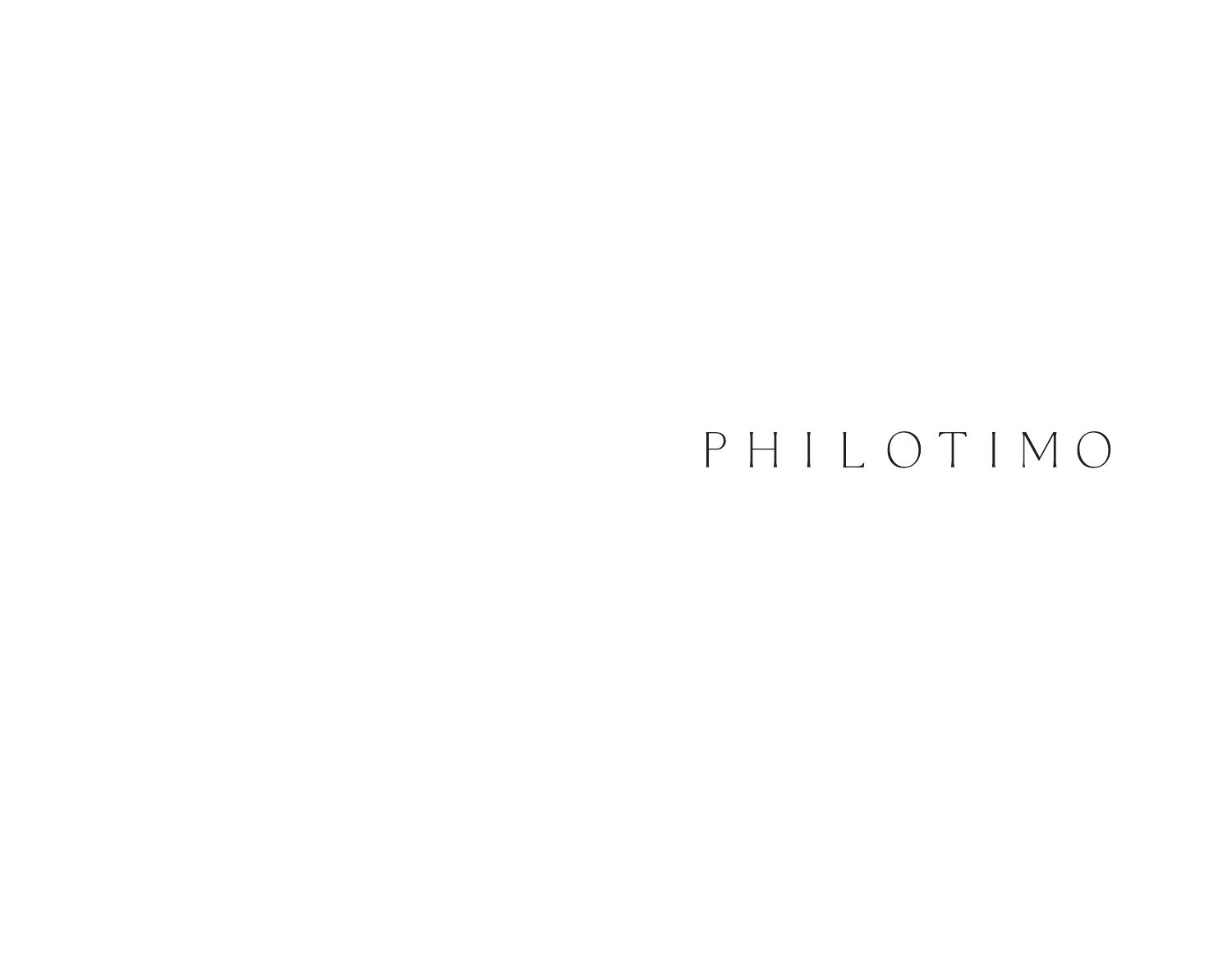### **Symplirómata**  Supplements

FAGRE (Seabream Crudo) *Lemon. Edafos Olive Oil. Createn Wild Sea Greens. \$10*

ΑΧΙΝΌΣ *Whole Catalina Island Sea Urchin. Rice. Lemon. \$30* 

> WINTER BLACK TRUFFLES *\$30*

BARBUNI (Red Mullet) *Horta Greens. Skordiala. Ladolemono. \$15*

*Philotimo - convey a sense of pride in everything one does, from small acts of kindness and altruism, to supporting one's neighbors and community.* 

We welcome you to our Dining room. The follow menu presented is a road map to take you through the journey of food wine. Our Kitchen team will begin your meal with a small selection of Orekitiká (appetizers) to begin your journey. Through the following pages you are invited to select the next three courses from any of the categories of Zymariká (Pasta), thalassiná (Seafood), Kréas (Meat), & Lahanika (Vegetables). In the true spirit of Greek dining our Pastry Team has a selection of sweets to end your dining journey.

5 COURSE MENU *\$108* GREEK WINE PAIRINGS *\$68* KRATISI (RESERVE) WINE PAIRINGS

\$*175*

*\*consuming raw or uncooked meats,poultry, seafood or eggs may increase your risk of food borne illness.*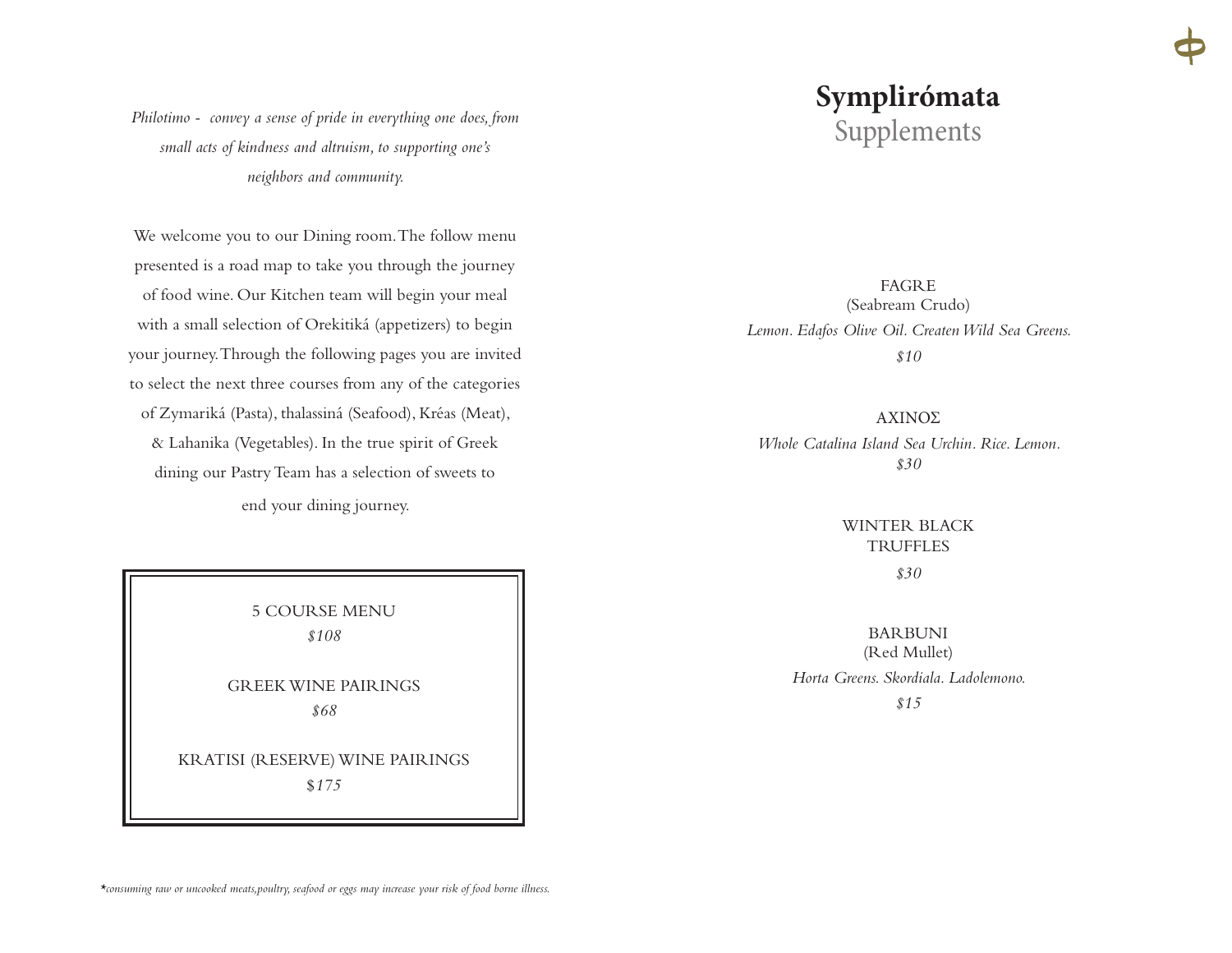# Ζυμαρικά Zymariká / Pasta

### Λαχανικά Lahanika / Vegetables

**MANTIA** Veal Stuffed Dumplings. Brown Butter. Yogurt.

#### **PASTITSADA**

Hand Cut Noodles. Bob White Quail Ragu. Tomato. Cinnamon. Mizitheria.

**GOGGLES** 

Hand Rolled Short Noodle, Lobster, Tomato, Garlic. \$10 Supplment

**SKOIOUFITHA** 

Hand Rolled Barley Pasta. Lamb Broth. Scallions, Mizithra.

AGGINARES A LA POLITA Globe Artichoke. Baby Carrot. Hakurei Turnip. Dill. Avgolemono.

**MANITARIA** Wild Mushrooms. Throuba Olive. Oregano. Feta.

**PANTZARI** 

Beets. Beet Greens. Skordalia. Black Garlic.

**YAMNISTA** Onion. Farro. Scallion. Nigella.